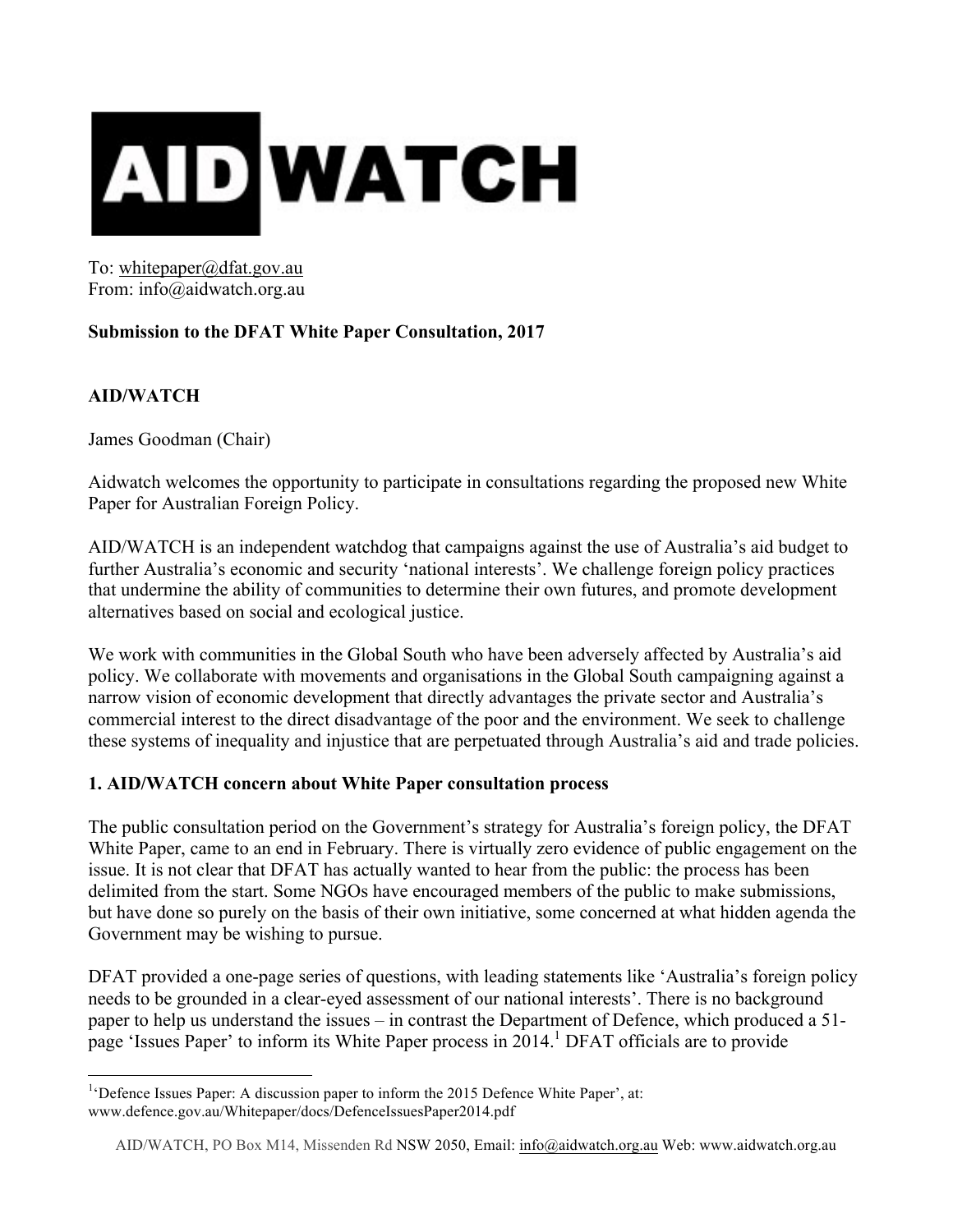'briefings', but these appear to be at member-only or invitation-only events. The Department is reported to be recalling its ambassadors for in-depth consultations, at some cost; it is notable that a similar effort does not appear to have been vested in its public consultations.

Independently accessing information on DFAT strategic policy, to respond to the consultation, is nigh impossible. Detail on Australia's aid for instance is now folded into DFATs economic diplomacy, limited to one-line tender documentation. <sup>2</sup> DFAT grants less than one-in-five freedom of information requests in full, and a quarter of requests are denied completely.<sup>3</sup> Official leaks have become the only reliable source: this avenue is how, for instance, Australians learnt that DFAT was promoting investorstate provisions in the Trans-Pacific Partnership.<sup>4</sup>

# **2. Evidence of Internal disquiet**

If there was a time for a wide public debate on Australia's foreign policy, then it is now. Yet, as the world changes around us, Australia has little strategy beyond pursuing its interests and clinging to the US alliance. There is evidence of internal disquiet. The 2014 internal 'Capability Review' of DFAT, conducted by the Australian Public Service Commission, offered a rare insight. DFAT strategy was found to be weak in outcomes, collaboration and common purpose; planning and prioritisation were also weak. While the language was muted, the message is clear  $-$  DFAT is rudderless.<sup>5</sup>

The release, under Freedom of Information law, of an internal account of Australia's involvement the Iraq is also highly revealing of the misuses and political manipulations in recent Australian foreign policy. 'The Australian Army and the War in Iraq', authored by A. Palazzo, Directorate of Army Research and Analysis, confirms much of what has been said by external critics of Australia's UScentred foreign policy.<sup>6</sup>

The full implications of the account are to be played out. Equivalent to the 1971 US Pentagon Papers, the Palazzo report must produce a 'pause for thought', not a lunge for the illusions of certainty. The Report should produce a full rethink of foreign policy, and prompt a full and open inquiry into what led Australia into the Iraq disaster.

Such an inquiry has been held in the UK, the Chilcott Inquiry, which was set up in 2009 'to identify lessons that could be learned from the Iraq conflict'.<sup>7</sup> It reported in July 2016, and brought home important lessons for British foreign affairs. Unfortunately the Australian Government, under both Coalition and Labor, has failed to be accountable both to history and to the public on this issue, leaving open the possibility that mistakes will be repeated in future US-aligned interventions.

# **3. Wide Public Concern**

<sup>&</sup>lt;sup>2</sup> DFAT, Corporate Information and Resources, accessed 25.2.17 at: http://dfat.gov.au/about-us/corporate/Pages/contractsfor-the-period-1-july-2014-30-june-2015.aspx<br><sup>3</sup> DFAT (2016) Freedom of Information Statistics: Data 2014-15, DFAT, Canberra. Source:

https://data.gov.au/dataset/freedomof-information-statistics  $\frac{4}{4}$  Dorling, P. (2015) "Wikileaks: secret trade deal exposed", The Saturday Paper, 4 July.

<sup>&</sup>lt;sup>5</sup> Australian Public Service Commission, 'Capability review: Department of Foreign Affairs and Trade', 2014, 4.2 'Strategic Summary', at: http://www.apsc.gov.au/publications-and-media/current-publications/department-of-fo

<sup>&</sup>lt;sup>6</sup> Full document is attached at SMH, 'The Secret Iraq Dossier', at:  $\frac{http://www.smh.com.au/interactive/2017/iraq-dossier/}{$ <br><sup>7</sup> The Iraq Inquiry, the Chilcott Inquiry, at:  $\frac{http://www.raqinquiry.org.uk}{http://www.raqinquiry.org.uk}$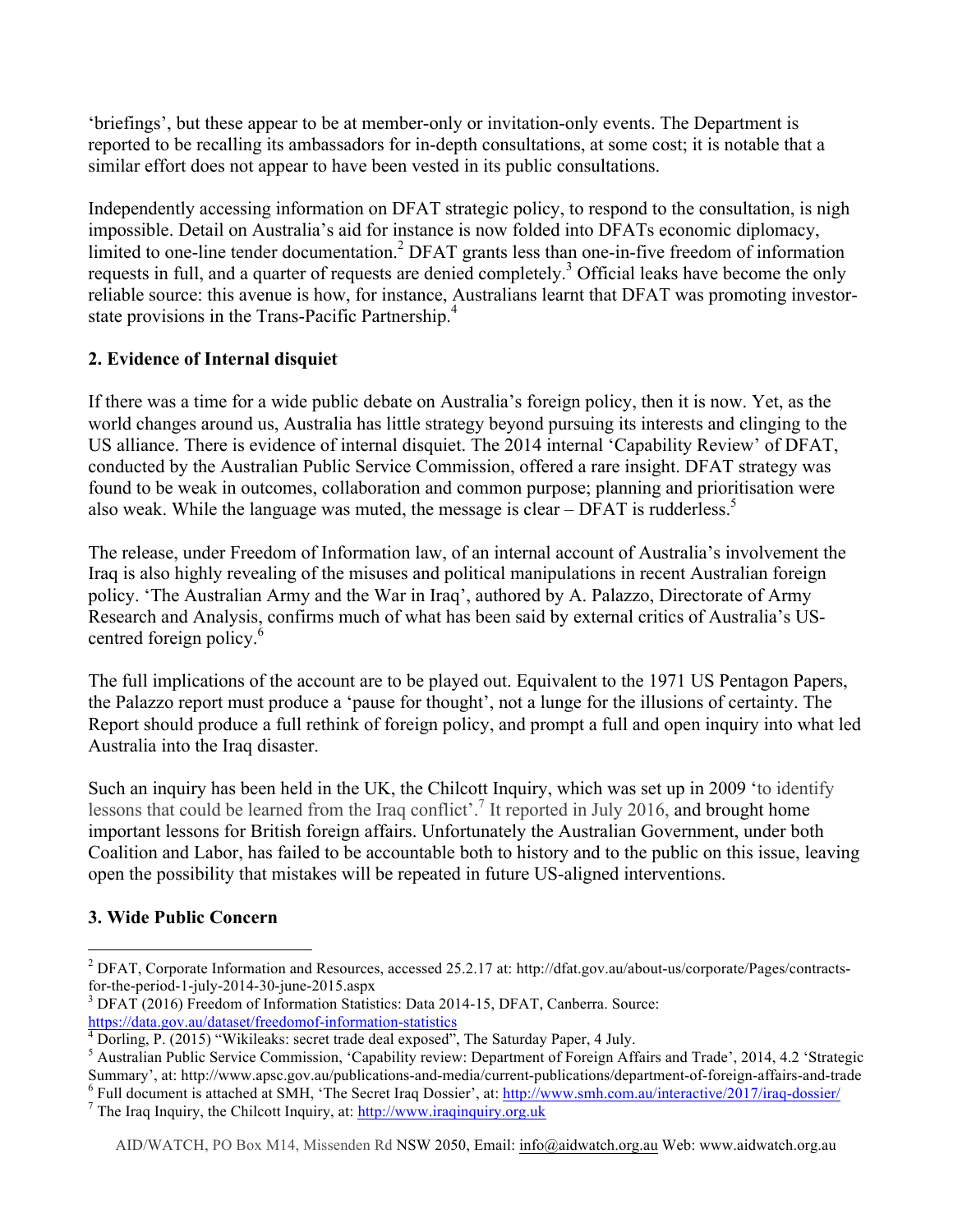Not surprisingly, Australians are not convinced DFAT policy serves us well. The public is fully aware of the risks of a closer alliance with the US – the 2015 Lowy Poll, before the ascent of the US Trump administration, found 57% were concerned the US alliance could draw Australia into a Pacific war.<sup>8</sup> The 2016 poll shows a fall in those seeing the Alliance as 'fairly' or 'very… 'important for Australia's security', from 80 to 71% with only 42 % seeing it as 'very important. In 2016 only 51% stated Australia should 'remain close' to Trump America, against 45% stating Australia should 'distance itself<sup>9</sup>

In this context there is a clear effort to redeem the US alliance. Since the inauguration of President Trump senior figures have found it necessary to defend the US alliance, for the first time in many years. In February this year a former defense chief Angus Houston appeared at the National Press Club defending ANZUS, asserting the alliance was 'bigger than Trump', and the message was echoed with appearances across numerous new outlets  $(SMH, Australian, Sky)$ <sup>10</sup>

There is precious little public support on other issues – the vast majority of Australians, for instance, are opposed to the use of overseas aid to promote national interests rather than address human needs. An ANU poll in 2014 showed that only 12% of the population supports the use of aid to promote Australian commercial or political interests; in contrast, 75% support for overseas aid geared to humanitarian objectives. $11$ 

Interestingly the 2016 Lowy Poll tracks a sharp decline since 2007 in the public perception of how well prime ministers 'have handled our foreign policy'. A large proportion thought PM's Rudd (29%), Gillard (37%), Abbott (52%) and Turnbull (21%) did or are doing a 'poor job', a much higher proportion than for Hawke  $(8\%)$ , Keating  $(15\%)$  and Howard  $(14\%)$ .<sup>12</sup> The PM's leadership capacity on foreign relations reflects a wide range of factors, but one of them is clearly the strategic (in)capacity of DFAT.

# **4. Australian Foreign Policy since the 2003 White Paper**

Australia's current foreign policy framework was set by John Howard and Alexander Downer in 2003, with the last White Paper, 'Advancing the National Interest'.<sup>13</sup> The 2003 policy prioritised the US alliance and relations with the EU above regional Asia engagement, and pursued corporate interests at the expense of public interests. The policy has actively sought to change global norms by breaking or sidestepping them, and the approach has been profoundly short-sighted.

Australia has not assisted in strengthening effective global responses to the global crises that we face, whether climate, food, financial or humanitarian crises. And meanwhile, norm-breaking by Australia

 $8$  Lowy Poll 2015, at: https://www.lowyinstitute.org/<br> $9$  Lowy Poll 2016, at: https://www.lowyinstitute.org/publications/lowy-institute-poll-2016

<sup>&</sup>lt;sup>10</sup> National Press Club Address, Air Chief Marshal Sir Angus Houston AK, AFC And Prof Rory Medcalf, 'There is a high price for walking away from ANZUS' 21 February, 2017, transcript at: http://nsc.anu.edu.au/news-events/news-20170221-2<br><sup>11</sup> ANU Poll Foreign Policy, September 2014, at: http://politicsir.cass.anu.edu.au/research/projects/e

surveys/anupoll/foreign-policy<br><sup>12</sup> Lowy Poll 2016, at: https://www.lowyinstitute.org/publications/lowy-institute-poll-2016<br><sup>13</sup> 2003 White Paper, 'Advancing the National Interest', at:

http://web.archive.org/web/20060821132454/http://www.dfat.gov.au/ani/dfat\_white\_paper.pdf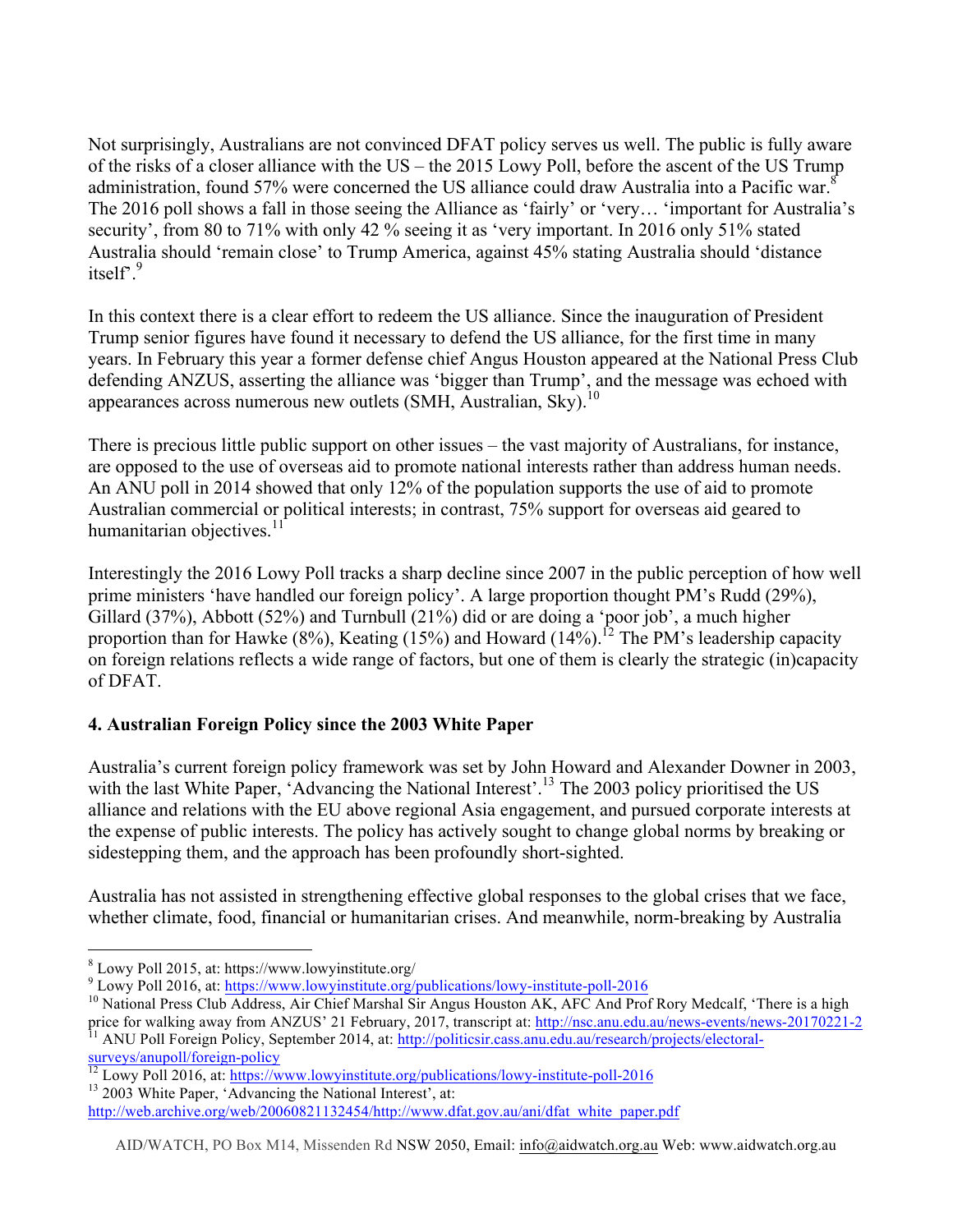and its allies has legitimised norm-breaking by others. We are reaping the whirlwind from Australia's 'deputy sheriff' posturing<sup>14</sup> and 'shirt-fronting' antics,<sup>15</sup> facing a far less stable world, that directly threatens Australians' well-being.

Not surprisingly, unilateral extra-legal military intervention creates a vacuum for political legitimacy. As John Pilger has pointed out, there more than a passing similarity between the circumstances that led to the Khmer Rouge in Cambodia and the rise of ISIS.<sup>16</sup> The less safe world of today is more than partly of our own making.

It is high-time for a major evaluation – and assess the existing Australian foreign policy framework. Where has the 2003 policy taken us?

#### *(i) Backing Illegal US Interventions*

Australia has participated in US extra-judicial military interventions. Examples include Australia's role in participating in and legitimizing the 2003 invasion and occupation of Iraq, which was defined as 'illegal' by UN Secretary-General Kofi Annan in September 2004, <sup>17</sup> and with associated illegal renditions.18 The US-Australian surveillance facility at Pine Gap, near Alice Springs, has been instrumental in more than 7,000 extrajudicial drone killings across non-combatant countries. <sup>19</sup> The US justification for such attacks, 'outside of an active battlefield', has been widely challenged,<sup>20</sup> including by the ICRC.<sup>21</sup> Despite these concerns, Australia has become ever more closely aligned with the US military, including hosting a new 'rotational' base for  $2,500$  US Marines in Darwin.<sup>22</sup>

## *(ii) Promoting Corporate Interests*

Foreign policy has leveraged corporate power through extended 'market access' into poorer countries, along with rules that allow corporations to sue governments for reduced profits.<sup>23</sup>

Examples include bilateral and multilateral trade and investment agreements such as the US Free Trade

<sup>&</sup>lt;sup>14</sup> Grubel, J. (2013) 'Bush's 'sheriff' comment causes a stir', *The Age*, 17 October, at: http://www.theage.com.au/articles/2003/10/16/1065917555365.html

<sup>&</sup>lt;sup>15</sup> MacBean, N. (2015) 'What is the 'shirtfront' Tony Abbott wants to give to Vladimir Putin?' *ABC news*, 14 October, at:

http://www.abc.net.au/news/2014-10-14/shirtfront-tony-abbott-vladimir-putin-g20/5811502<br><sup>16</sup> Pilger, J. (2015) 'From Pol Pot to ISIS: the Blood Never Dried', *Counter-punch*, 17 November, at:<br>http://www.counterpunch.org/20

<sup>&</sup>lt;sup>17</sup> MacAskill, E. and Borger, J. (2004) Iraq war was illegal and breached UN charter, says Annan, The Guardian (UK), 16 September, at: https://www.theguardian.com/world/2004/sep/16/iraq.iraq<br><sup>18</sup> Fisher, M, (2013) 'A staggering map of the 54 countries that reportedly participated in the CIA's rendition program',

*Washington Post,* 5 February, at: https://www.washingtonpost.com/news/worldviews/wp/2013/02/05/a-staggering-map-ofthe-54-countries-that-reportedly-participated-in-the-cias-rendition-program/?utm\_term=.d6bad77f9594<br><sup>19</sup> Trembath B. (2016) 'Pine Gap: Secretive spy base's role in drone strikes putting Australia in danger, expert warns',

News, 23 September, at: http://www.abc.net.au/news/2016-09-23/pine-gaps-actions-could-endanger-australiansecurity/7872190

 $20$  Reuters (2012) 'White House: US drone killings legal to combat threats', 30 April, at:

www.reuters.com/article/2012/04/30/us-obama-drones-idUSBRE83T0TN20120430<br><sup>21</sup> ICRC (2013) 'The use of armed drones must comply with laws', Interview with the ICRC President, P. Maurer, At:<br>https://www.icrc.org/eng/resource

 $\frac{22}{22}$  Rollo, S. and Lea, T. (2016) 'As US Marines arrive in Darwin, Australia must consider its strategic position', *SMH*, 24 April, at: http://www.smh.com.au/comment/as-us-marines-arrive-in-darwin-australia-must-consider-its-strategic-position-20160422-goco5s.html

<sup>&</sup>lt;sup>23</sup> DFAT, 'Trade and Investment Topics: Investor-State Dispute Settlement', accessed 25.2.17, at: http://dfat.gov.au/trade/topics/pages/isds.aspx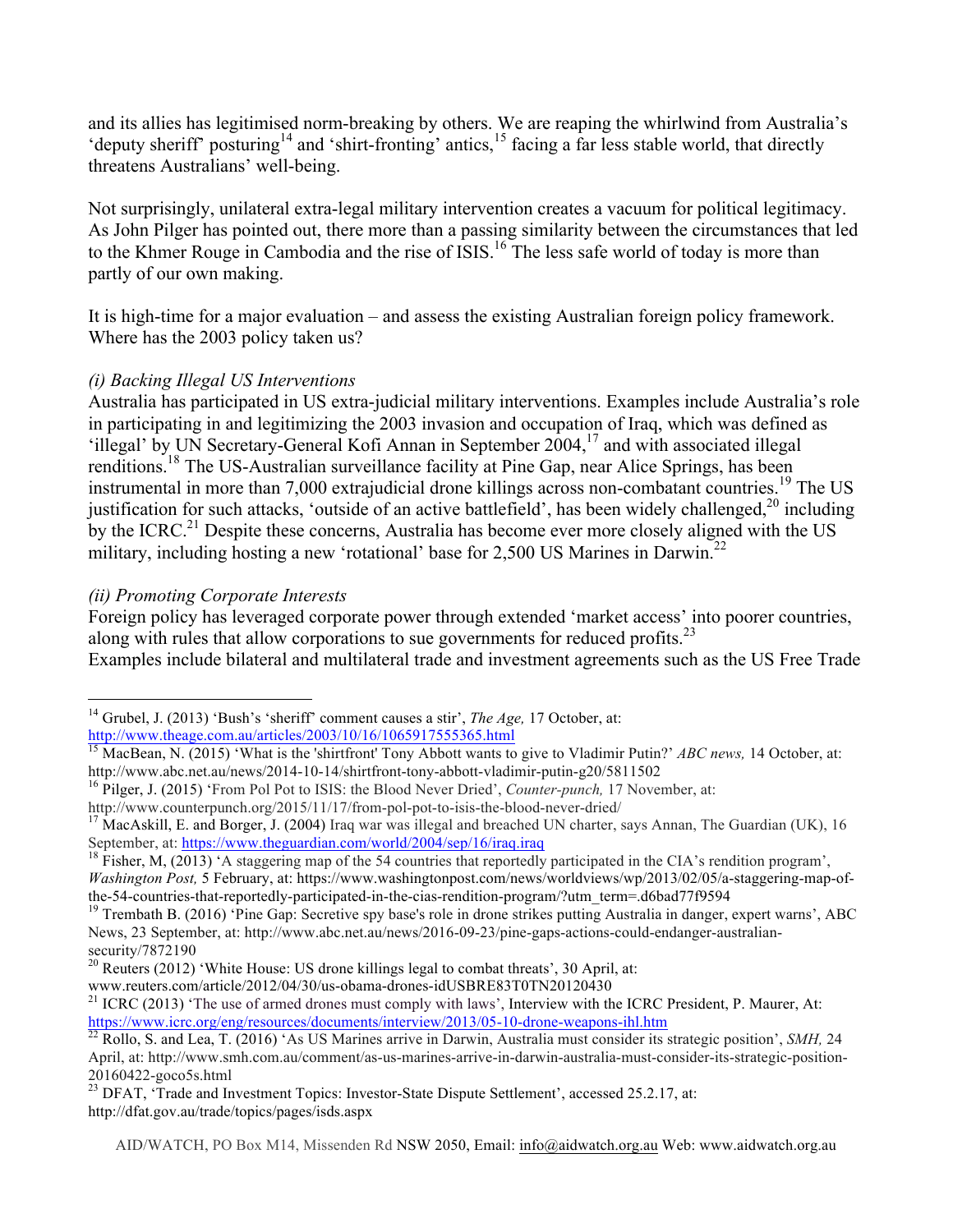Agreement (USFTA), Trans-Pacific Partnership, and the Pacific 'PACER+' agreement, all designed to sidestep opposition from poorer countries at the World Trade Organisation.<sup>24</sup>

#### *(iii) Undermining Climate Policy*

Australia's record on global climate policy is derisory – it is less a laggard than a wrecker. The World Bank states the climate crisis is reversing development on a global scale. Yet since 2003 Australia has had the one of the lowest emissions reductions targets amongst industrialized countries,  $25$  and has tried to 'offset' its responsibilities onto poorer countries.<sup>26</sup> At home, Australia digs the hole deeper – promoting 'clean coal' while subsidising coal and gas for export. Australia now exports double the emissions it burns at home.<sup>27</sup>

## *(iv) Negating Democracy and Self-determination*

Australia consistently supports authoritarian allies. It has a 'friendly and substantive relationship' with Saudi Arabia,<sup>28</sup> the world's largest oil exporter and close military ally of the US. It is one of the very few major powers refusing to condemn Israeli state violations of international norms, and has even criticised US abstention on the issue.<sup>29</sup> Meanwhile, Australia's regional policies negate human and development rights, from grabbing East Timor's oil,  $30$  to ignoring human rights abuses in West Papua.<sup>31</sup>

## *(v) Promoting Financial Rule*

At the International Monetary Fund and World Bank Australia promotes finance markets as the cureall, fueling debt and speculation and stoking the global food crisis. In the aftermath of the 2008 financial crisis Australia argued against effective financial regulation at the G20, instead 'avoiding undue regulatory burden', emphasising 'transparency'.<sup>32</sup> Meanwhile, Australia's export credit agency, the Export Finance and Insurance Corporation (EFIC), creates new potential liabilities for low-income countries, mainly on behalf of Australian mining and energy corporations.<sup>33</sup>

## *(vi) Attacking Refugees and Asylum-seekers*

<sup>&</sup>lt;sup>24</sup> See analysis at:  $\frac{http://www.bilaterals.org}{http://climateChange}$ <br><sup>25</sup> Climate Change Authority (2015) 'Comparing countries' emission targets', at:<br>http://climatechangeauthority.gov.au/comparing-countries-emissions-targets

<sup>&</sup>lt;sup>26</sup> Downie, C. (2007) 'Carbon offsets: Savior of Cop-put?' The Australia Institute, Canberra, at:<br>http://www.tai.org.au/documents/downloads/WP107.pdf

<sup>&</sup>lt;sup>27</sup> Carbon Tracker and Climate Institute (2013) 'Unburnable Carbon: Australia's Carbon Bubble', at:<br>http://www.carbontracker.org/wp-content/uploads/2014/09/Unburnable-Carbon-Australias-Carbon-Bubble.pdf

<sup>&</sup>lt;sup>28</sup> DFAT, Saudi Arabia Country Brief, accessed 25.2.17, at: http://dfat.gov.au/geo/saudi-arabia/Pages/saudi-arabia-countrybrief.aspx

<sup>29</sup> Greene, A, (2016) 'Australia distances itself from Obama administration's stance against Israeli settlements', *ABC News,* 30 September, at: http://www.abc.net.au/news/2016-12-30/australia-rejects-obama-stance-against-israeli-

settlements/8153504<br><sup>30</sup> See the Timor Sea Justice Campaign, at: http://www.timorseajustice.com

<sup>&</sup>lt;sup>31</sup> Pearson, E. (2016) 'Australia should go to Papua and see the human rights situation for itself', *The Guardian*, 5 November, at: https://www.theguardian.com/world/2016/nov/05/australia-should-go-to-papua-and-see-the-human-rights-

 $32$  Reserve Bank of Australia (2014) 'Submission to the Financial System Inquiry: The Regulatory Response to the Global Financial Crisis', Section 3.1.6.4, at: http://www.rba.gov.au/publications/submissions/financial-sector/financial-system-<br>inquiry-2014-03/

<sup>&</sup>lt;sup>33</sup> See ECA-Watch: http://www.eca-watch.org and EFIC Annual Report: https://www.efic.gov.au/media/3484/efic-annualreport-2015-2016.pdf